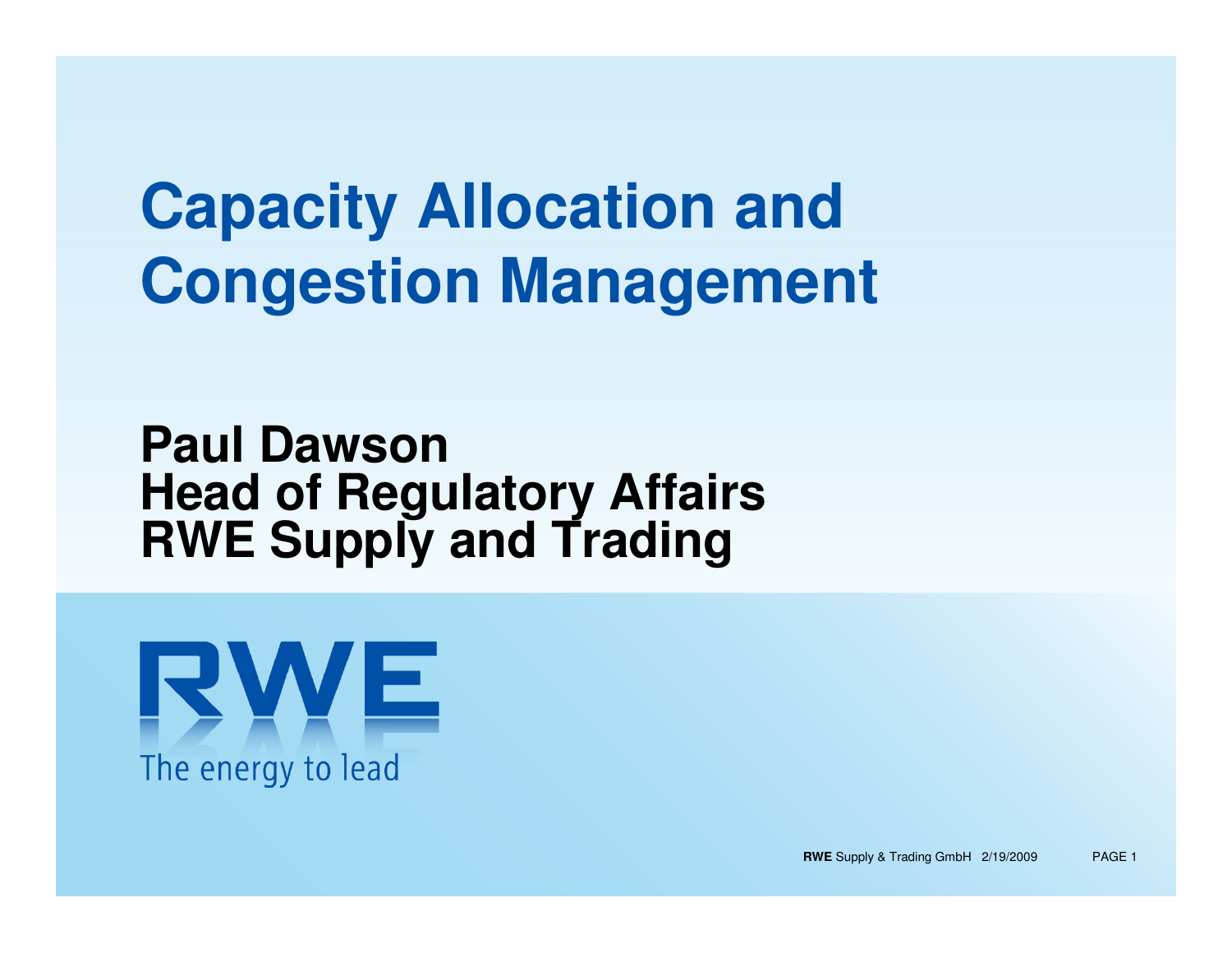# **Overview**

- > **ERGEG has correctly identified the problems**
- > **RWEST fully supports ERGEG's general approach and draft guidelines**
- > **Particularly welcome focus on transparency**
- > **Questions of emphasis**
	- –**Forward versus day-ahead**
	- **Risk and incentives**
	- $\mathcal{L}_{\mathcal{A}}$  , and the set of  $\mathcal{L}_{\mathcal{A}}$  $-$  Regulation versus market design

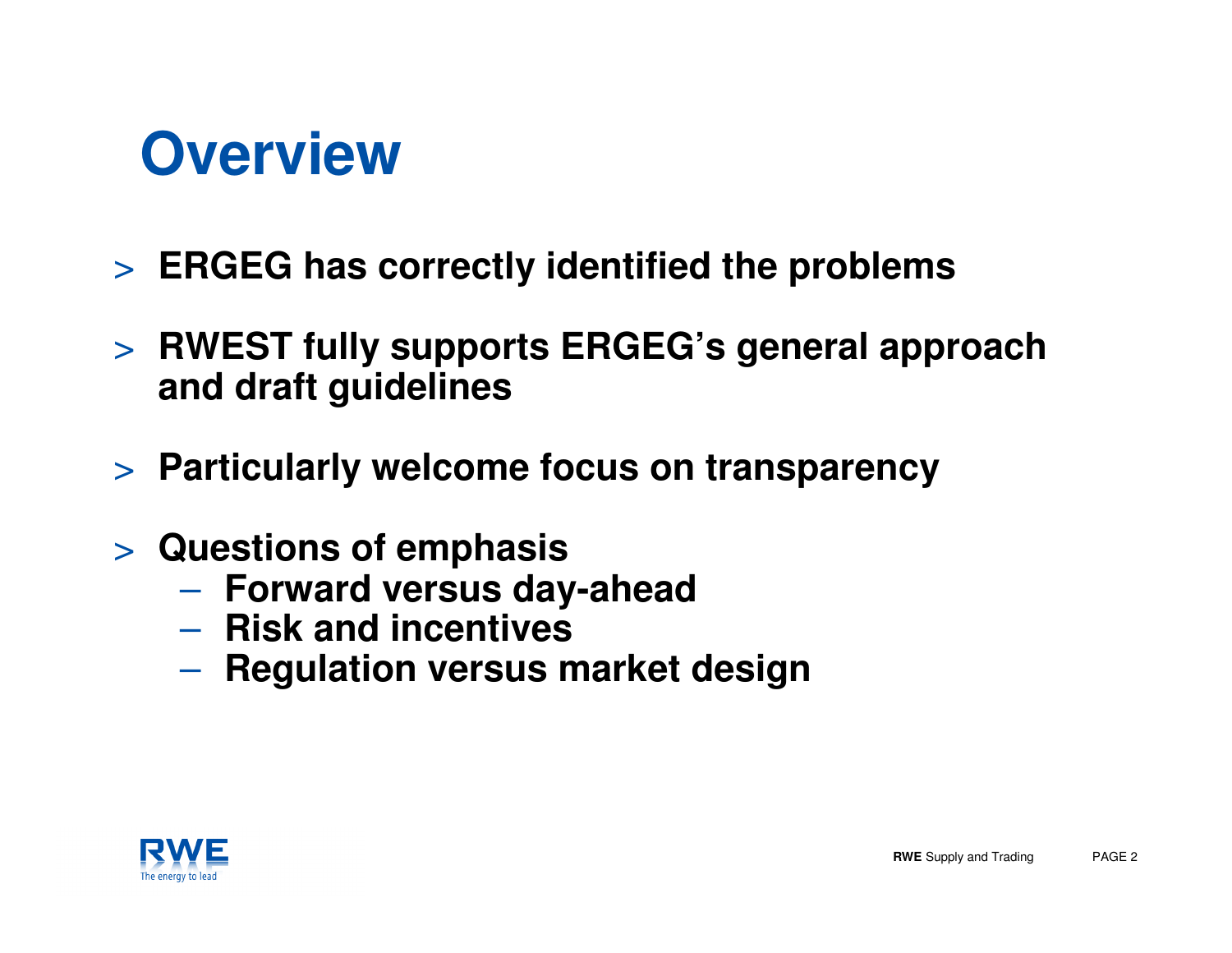## **Forward & Firm**

- > **Day-ahead and interruptible are better than nothing, BUT**
- > **Fixed price for future transport is essential to compete across borders**
- > **No forward transport hedge = no cross-border position = no liquidity**
- > **Routine liquidated damages (not FM) = "financial firmness"of physical capacity**



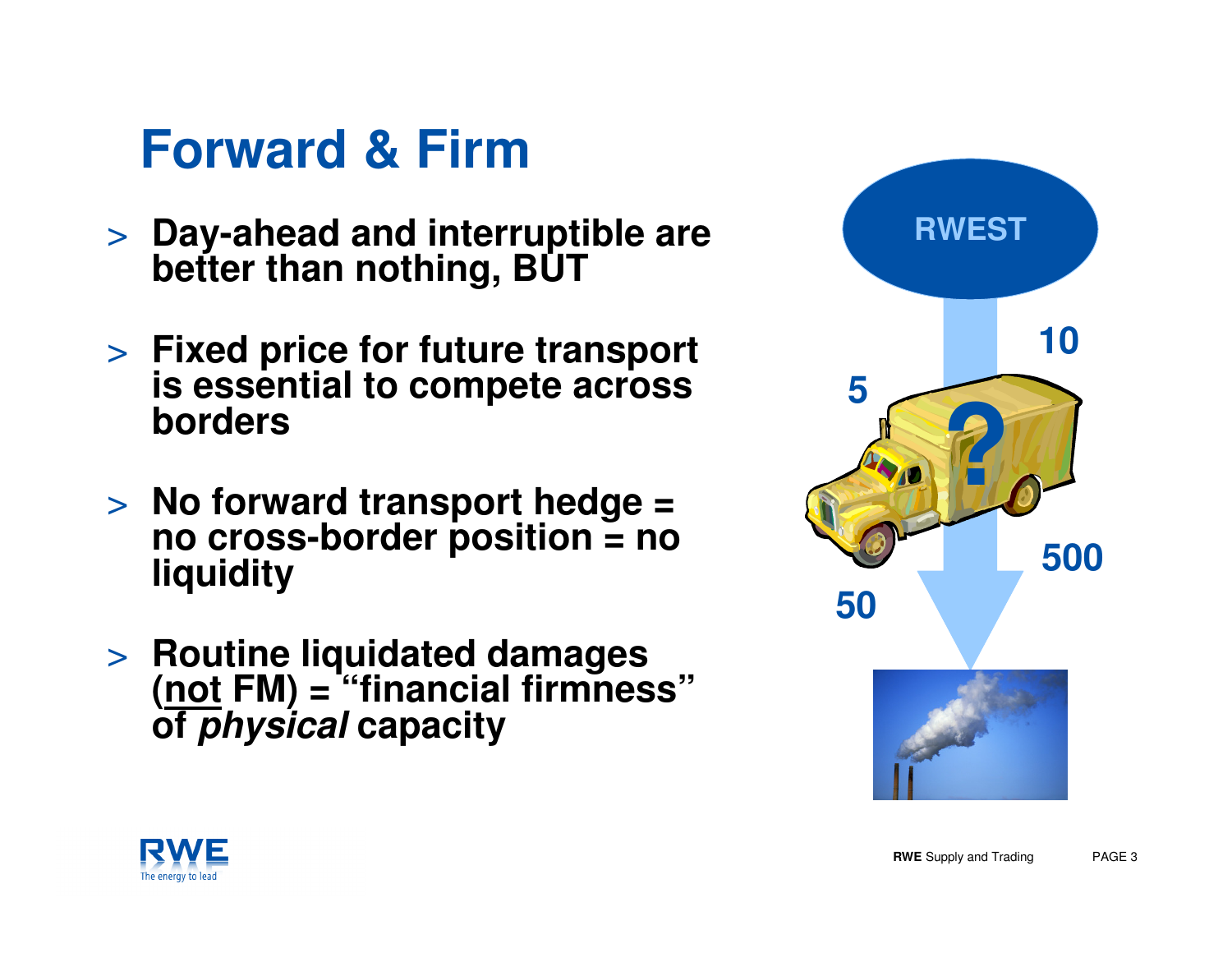### **Why buy-back and incentives are essential to optimising use of existing capacity**